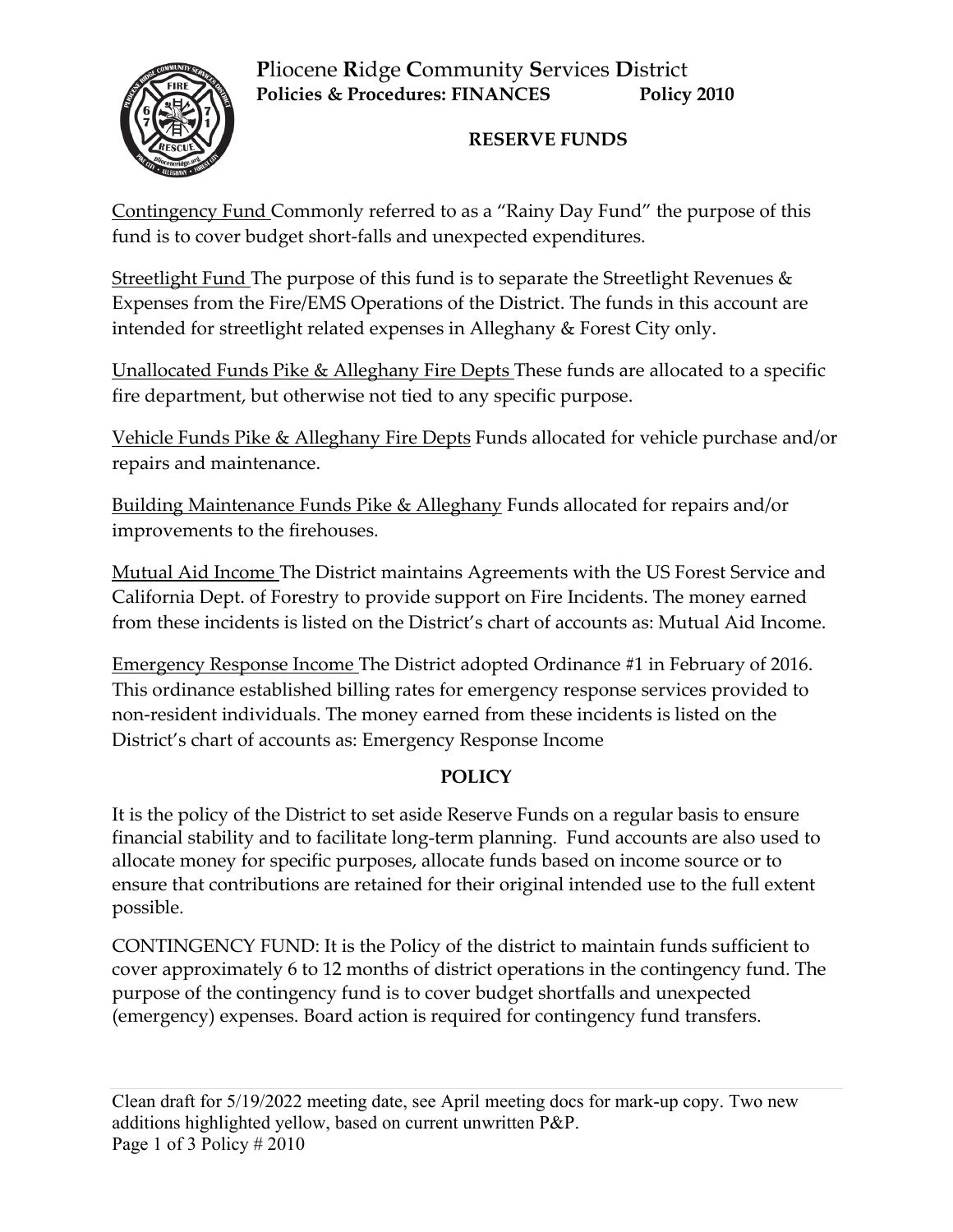

**P**liocene **R**idge **C**ommunity **S**ervices **D**istrict **Policies & Procedures: FINANCES Policy 2010**

### **POLICY Continued**

VEHICLE AND BUILDING FUNDS: These funds shall be prioritized for Capital Expenditures but may be used for repairs and maintenance if deemed necessary by the board. For vehicle purchases, Vehicle Registration Fees shall be treated as part of the purchase price.

Net Funds received for the sale of surplus vehicles shall be deposited into the vehicle fund for the department that utilized the vehicle.

Net Funds received for the sale of surplus equipment (other than vehicles) shall be deposited into the "unallocated" fund for the department that utilized the equipment.

#### **PROCEDURES**

A separate bank account designated at the "Reserve Fund" has been established by the District and is included on the monthly treasurer's report, **including a detailed break**down of each category.

Contingency Fund After the close-out of each fiscal year, the Treasurer or designee shall examine the previous year's cash-flow results, including a calculation of the general fund balance needed to cover ongoing operating expenses. A recommendation will be made to the board regarding how much money should be moved into or taken out of the contingency fund (if any).

Streetlight Fund As established by district Policy #4000, the district established a zone for the Streetlights in 2006. Income and expenses related to the streetlights are kept in a separate fund to ensure that no firefighting revenue is used to support the streetlights or visa-versa.

The streetlight fund shall also pay its fair share of the County Management fee (the amount that the County charges per State Law for collecting & dispersing the district's tax revenue) The amount charged to the Streetlight fund to cover its share of the County Management fee shall be 9% of the total streetlight revenue for the corresponding year.

Clean draft for 5/19/2022 meeting date, see April meeting docs for mark-up copy. Two new additions highlighted yellow, based on current unwritten P&P. Page 2 of 3 Policy # 2010